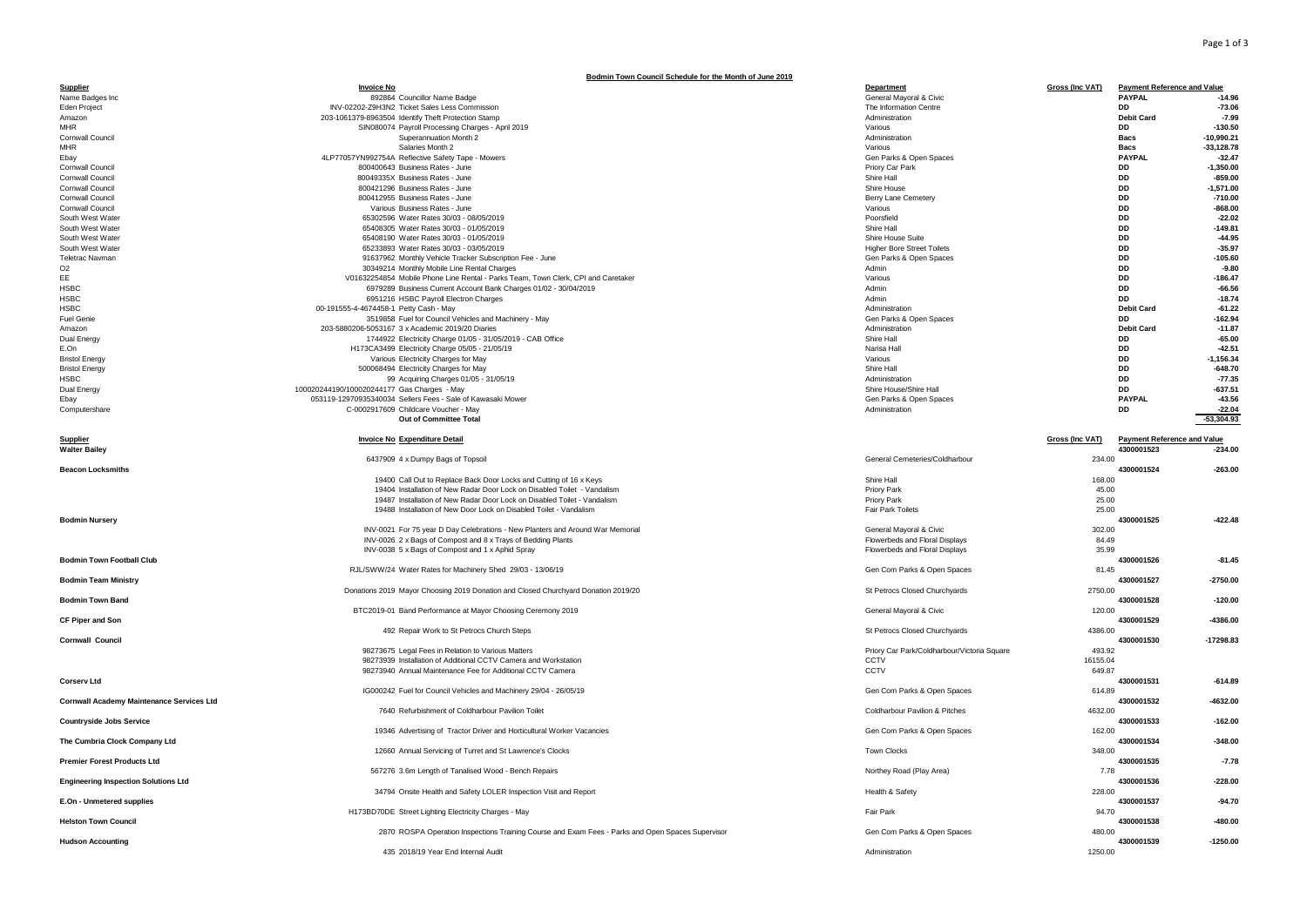Page 2 of 3

| Ricoh UK Ltd                             |                                                                                                                                                                            |                                                    | 4300001540     | $-473.31$   |
|------------------------------------------|----------------------------------------------------------------------------------------------------------------------------------------------------------------------------|----------------------------------------------------|----------------|-------------|
|                                          | 101374349 Quarterly Photocopier Leasing and Usage Charges                                                                                                                  | The Information Centre                             | 349.29         |             |
|                                          | 101374350 Quarterly Photocopier Leasing and Usage Charges                                                                                                                  | <b>Bodmin Town Museum</b>                          | 124.02         |             |
| <b>Institute of Risk Management</b>      |                                                                                                                                                                            |                                                    | 4300001541     | $-150.00$   |
|                                          | 6833 Annual Membership Subscription Renewal - Accounts Technician                                                                                                          | Administration                                     | 150.00         |             |
| <b>Jewson Limited</b>                    |                                                                                                                                                                            |                                                    | 4300001542     | $-294.19$   |
|                                          | 3630/00127703 10 x Bags of Coldpour Tarmac                                                                                                                                 | Priory Car Park                                    | 106.80         |             |
|                                          | 3630/00127808 1x 5m Measuring Tape                                                                                                                                         | Gen Com Parks & Open Spaces                        | 7.99           |             |
|                                          | 3630/00127804 10 x Bags of Coldpour Tarmac                                                                                                                                 | Priory Car Park                                    | 179.40         |             |
| <b>Kestrel Guards</b>                    |                                                                                                                                                                            |                                                    | 4300001543     | $-422.40$   |
|                                          | 281615 Guard Cover for Room Booking - 17/05/19 Bingo                                                                                                                       | Shire House Complex                                | 30.00          |             |
|                                          | 281633 Guard Patrols - Week Ending 19/05/19 Narisa Hall and May Fair                                                                                                       | Gen Com Parks & Open Spaces/Fair Park              | 57.60          |             |
|                                          | 281616 Guard Cover for Room Booking - 18/05/19 Royal Naval Event                                                                                                           | Shire House Complex                                | 42.30          |             |
|                                          | 281902 Guard Cover for Room Booking - 24/05/19 Bingo                                                                                                                       | Shire House Complex                                | 30.00          |             |
|                                          | 281920 Guard Patrols - 24 & 25/05/19 Narisa Hall                                                                                                                           | Gen Com Parks & Open Spaces                        | 14.40          |             |
|                                          | 281901 Guard Cover for Room Booking - 23/05/19 Polling Station                                                                                                             | Shire House Complex                                | 14.10          |             |
|                                          | 282111 Guard Patrols - 31/05 & 01/06/19 Narisa Hall                                                                                                                        | Gen Com Parks & Open Spaces                        | 14.40          |             |
|                                          | 282094 Guard Cover for Room Booking - 31/05/19 Bingo                                                                                                                       | Shire House Complex                                | 30.00          |             |
|                                          | 282306 Key Holder Contract Alarm Activation Call Out - 16/05/19                                                                                                            | Shire House Complex                                | 32.40          |             |
|                                          | 282492 Guard Cover for Room Bookings - 10/05/19 Bingo and 03/06/19 Blood Donors                                                                                            | Shire House Complex                                | 112.80         |             |
|                                          | 282493 Guard Cover for Room Booking - 07/06/19 Bingo<br>282473 Guard Patrols - 07/06 & 08/06/19 Narisa Hall                                                                | Shire House Complex<br>Gen Com Parks & Open Spaces | 30.00<br>14.40 |             |
| Lock and Key                             |                                                                                                                                                                            |                                                    | 4300001544     | $-219.13$   |
|                                          | INV-23206 2 x Radar Locks                                                                                                                                                  | Gen Com Parks & Open Spaces                        | 219.13         |             |
| <b>Microtest</b>                         |                                                                                                                                                                            |                                                    | 4300001545     | $-2504.31$  |
|                                          | 95738 20 x Cloud Voice Telephone Licences 18/02 - 17/07/19                                                                                                                 | Administration                                     | 1194.00        |             |
|                                          | 95739 Server Azure Back Up Subscription 01/01 - 30/06/19                                                                                                                   | Administration                                     | 1285.13        |             |
|                                          | 95721 Phone Line Rental and Broadband Charges - May & June                                                                                                                 | Administration                                     | 175.18         |             |
| Officesmart                              |                                                                                                                                                                            |                                                    | 4300001546     | $-107.53$   |
|                                          | 71535 1 x Pack of Post It Notes, 5 x Reams of White A4, 1 x Ream of Grey A4 and 2 x reams of Lilac A4 Paper                                                                | Administration                                     | 44.65          |             |
|                                          | 72065 2 x First Aid Kits, 1 x Pack of A4 Laminating Pouches and 1 x Ream of Pink Paper                                                                                     | Administration                                     | 62.88          |             |
| <b>Outstanding Map Distributors Ltd</b>  |                                                                                                                                                                            |                                                    | 4300001547     | $-121.57$   |
|                                          | 4040162 Items for Resale                                                                                                                                                   | The Information Centre                             | 121.57         |             |
| <b>Performing Right Society Ltd</b>      |                                                                                                                                                                            |                                                    | 4300001548     | $-220.13$   |
|                                          | SIN1106071 Annual Music Licence Renewal                                                                                                                                    | Shire House Complex                                | 220.13         |             |
| Phoenix Print (Bodmin) Ltd               |                                                                                                                                                                            |                                                    | 4300001549     | $-156.00$   |
|                                          | 33025 Printing of 6 x Penalty Ticket Books                                                                                                                                 | General Car Parks                                  | 156.00         |             |
| <b>Royal Cornwall Hospital</b>           |                                                                                                                                                                            |                                                    | 4300001550     | $-208.80$   |
|                                          | 4022305 2 x Courses of Vaccination Injections - Caretaker and Gardener                                                                                                     | Gen Com Parks & Open Spaces/Shire House            | 208.80         |             |
|                                          |                                                                                                                                                                            | Complex                                            |                |             |
| G4S Cash Solutions (UK) Limited          |                                                                                                                                                                            |                                                    | 4300001551     | $-465.12$   |
|                                          | 2323535 Cash Collection and Processing Charges - July                                                                                                                      | Priory Car Park                                    | 465.12         |             |
| South West Loos                          |                                                                                                                                                                            |                                                    | 4300001552     | $-52.80$    |
|                                          | 38209 Hire of Portable Toilet Unit and 2 x Service Visits - May                                                                                                            | Poorsfield                                         | 52.80          |             |
| Spot On Supplies Itd                     |                                                                                                                                                                            |                                                    | 4300001553     | $-243.96$   |
|                                          | 21469530 12 x Packs of Toilet Tissue, 2 x Packs of Hand Towels and 1 x Roll of Bin Liners                                                                                  | Shire House Complex                                | 70.94          |             |
|                                          | 21469830 6 x Toilet Cleaner                                                                                                                                                | Shire House Complex                                | 7.97           |             |
|                                          | 21470912 12 x Multi Surface Cleaner, 1 x Dustpan/Brush Set, 6 x Hand Wash, 12 x Toilet Tissue, 1 x Pack of Hand Towels, 6 x Air Fresheners and 1 x<br>Tub of Urinal Blocks | Shire House Complex                                | 172.21         |             |
|                                          |                                                                                                                                                                            |                                                    | 4300001554     | $-30.88$    |
| <b>Tinten on Farm Composting Ltd</b>     |                                                                                                                                                                            |                                                    | 30.88          |             |
| <b>IH Towill Electrical Ltd</b>          | Si-8643 1x Load of Green Waste for Recycling                                                                                                                               | Gen Com Parks & Open Spaces                        | 4300001555     | $-195.40$   |
|                                          | 2993 Installation of 1x 16amp Supply for Water Heater, Connection of Water Heater and Installation Certificate - Machinery Shed                                            | Gen Com Parks & Open Spaces                        | 195.40         |             |
| <b>Tudor Environmental</b>               |                                                                                                                                                                            |                                                    | 4300001556     | $-473.02$   |
|                                          | IN0019951 1 x Supaturf Pedestrian Seed/Fertiliser Spreader                                                                                                                 | Coldharbour Pavilion & Pitches                     | 309.60         |             |
|                                          | IN0020329 4 x Hide Drivers Gloves, 4 x 25kg Fish, Blood & Bone and 3 x 25kg Bonemeal Fertilisers                                                                           | Gen Com Parks & Open Spaces                        | 163.42         |             |
| <b>Turnaround Cleaning</b>               |                                                                                                                                                                            |                                                    | 4300001557     | $-826.20$   |
|                                          | 3332 Cleaning of Shire House Public Areas - May                                                                                                                            | Shire House Complex                                | 826.20         |             |
| Viridor Waste Management Ltd             |                                                                                                                                                                            |                                                    | 4300001558     | $-800.16$   |
|                                          | 00002782330AB Hire of Skip and 2 x Collections of Waste - May                                                                                                              | Gen Com Parks & Open Spaces                        | 785.16         |             |
|                                          | 00002782329AB Duty of Care Charge for Skip Hire - May                                                                                                                      | Gen Com Parks & Open Spaces                        | 15.00          |             |
| <b>Walker Lines Steel Ltd</b>            |                                                                                                                                                                            |                                                    | 4300001559     | $-30.00$    |
|                                          | SI-23700 1 x Box of Bolts, Nuts & Washers - Anti-Smoking Signs                                                                                                             | Gen Com Parks & Open Spaces                        | 30.00          |             |
| <b>Emily Whitfield-Wicks Photography</b> |                                                                                                                                                                            |                                                    | 4300001560     | $-100.00$   |
|                                          | 621 Photography Session for Councillors                                                                                                                                    | General Mayoral & Civic                            | 100.00         |             |
| <b>Wybone Ltd</b>                        |                                                                                                                                                                            |                                                    | 4300001561     | -491.98     |
|                                          | 9844 2 x Victoriana Style Flower Planters with Bespoke Plate - D Day 75th Anniversary                                                                                      | Gen Com Parks & Open Spaces                        | 491.98         |             |
| <b>Eric Brown Plumbing and Heating</b>   |                                                                                                                                                                            |                                                    | 4300001562     | $-431.33$   |
|                                          | 21041 Installation of New Wash Hand Basin and Supply to Water Heater                                                                                                       | Gen Com Parks & Open Spaces                        | 349.20         |             |
|                                          | 21052 Call Out to Repair Flush in First Floor Gents Toilet                                                                                                                 | Shire House Complex                                | 82.13          |             |
| <b>Cornwall Council</b>                  |                                                                                                                                                                            |                                                    |                |             |
| Unison                                   | DEA Deductions - Month 2                                                                                                                                                   | Administration                                     | 4300001563     | $-47.31$    |
|                                          | Employee Deductions - Month 2                                                                                                                                              | Administration                                     | 4300001564     | $-21.20$    |
| RJ Bray                                  |                                                                                                                                                                            |                                                    |                |             |
|                                          | Refund of Invoice Overpayment                                                                                                                                              | New Cemetery                                       | 4300001565     | $-69.00$    |
| <b>National Express</b>                  |                                                                                                                                                                            |                                                    |                |             |
|                                          | 216229 Agency Ticket Sales Less Commission                                                                                                                                 | The Information Centre                             | 4300001566     | $-1,108.61$ |
|                                          |                                                                                                                                                                            |                                                    |                |             |

**R Jardine**